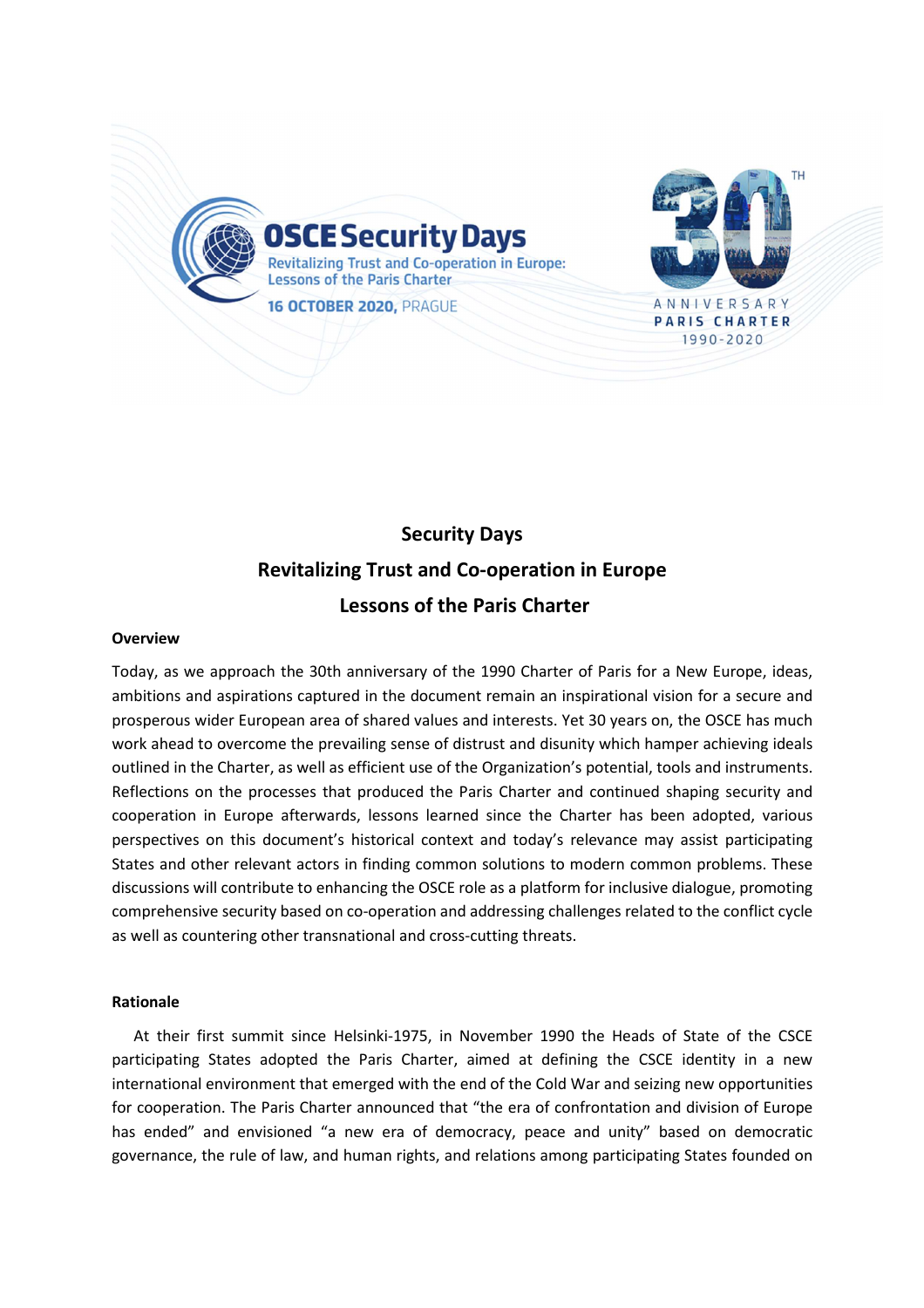respect and co-operation. All participating States agreed that this was to be the bedrock on which they would seek to construct the new Europe.

The Paris Charter stated that Europe was "liberating itself from the legacy of the past" and reflected "the time of profound change and historic expectations" in Europe. The Charter served as a transition from the CSCE's role exclusively as a negotiation and multilateral dialogue process to an arrangement, which includes active operational structures to meet post-Cold War challenges. It thus started the institutionalization of the Helsinki Process. Resolved to give their co-operation a new impetus, the participating States decided that common efforts to consolidate democracy, to strengthen peace and to promote unity in Europe required a new quality of political dialogue, and established a permanent administrative infrastructure, which included a Secretariat, initially based in Prague, a Conflict Prevention Centre and an Office for Free Elections.

In the Paris Charter, participating States solemnly pledged their "full commitment to the Ten Principles of the Helsinki Final Act" and undertook or reaffirmed specific commitments across all three dimensions of security. These included the commitment "to build, consolidate and strengthen democracy as the only system of government of our nations", to "promote economic activity which respects and upholds human dignity," to "intensify our endeavors to protect and improve our environment," and "to settle disputes by peaceful means." Participating States proclaimed again that "security is indivisible, and the security of every participating State is inseparably linked to that of all the others".

 They also expressed their "determination to combat all forms of racial and ethnic hatred, antisemitism, xenophobia and discrimination against anyone as well as persecution on religious and ideological grounds."

#### **Objectives and expected outcomes**

The OSCE Security Day will reflect on the political and diplomatic history of Europe's reorganization in the late 1980s – early 1990s, and discuss how diplomats from the East and West were able to engage in dialogue that resulted in the Paris Summit of November 1990. Historians and eyewitnesses to the creation of the Paris Charter will discuss the highlights and turning points of the negotiations at the time, which became the embodiment of multilateral diplomacy *par excellence* and led to the unprecedented convergence between East and West in the run-up to the Summit. Due attention may also be given to the roles that smaller states including neutral and non-aligned states as well as civil society, parliamentarians and academic experts played at the end of the Cold War and may play in current circumstances to promote cooperative security.

During the OSCE Security Day, participants will have an opportunity to reflect on progress made over the past three decades in implementing and deepening the broad commitments in the Paris Charter as well as continuing challenges, taking into account the 2020 Albanian Chairmanship's priority of "implementing our commitments together." This could include reflection on steps forward as well as gaps in such areas as building inclusive democratic and tolerant societies with full equality for women and men, enhancing economic openness and co-operation, and strengthening friendly relations, sense of unity and improved security among participating States.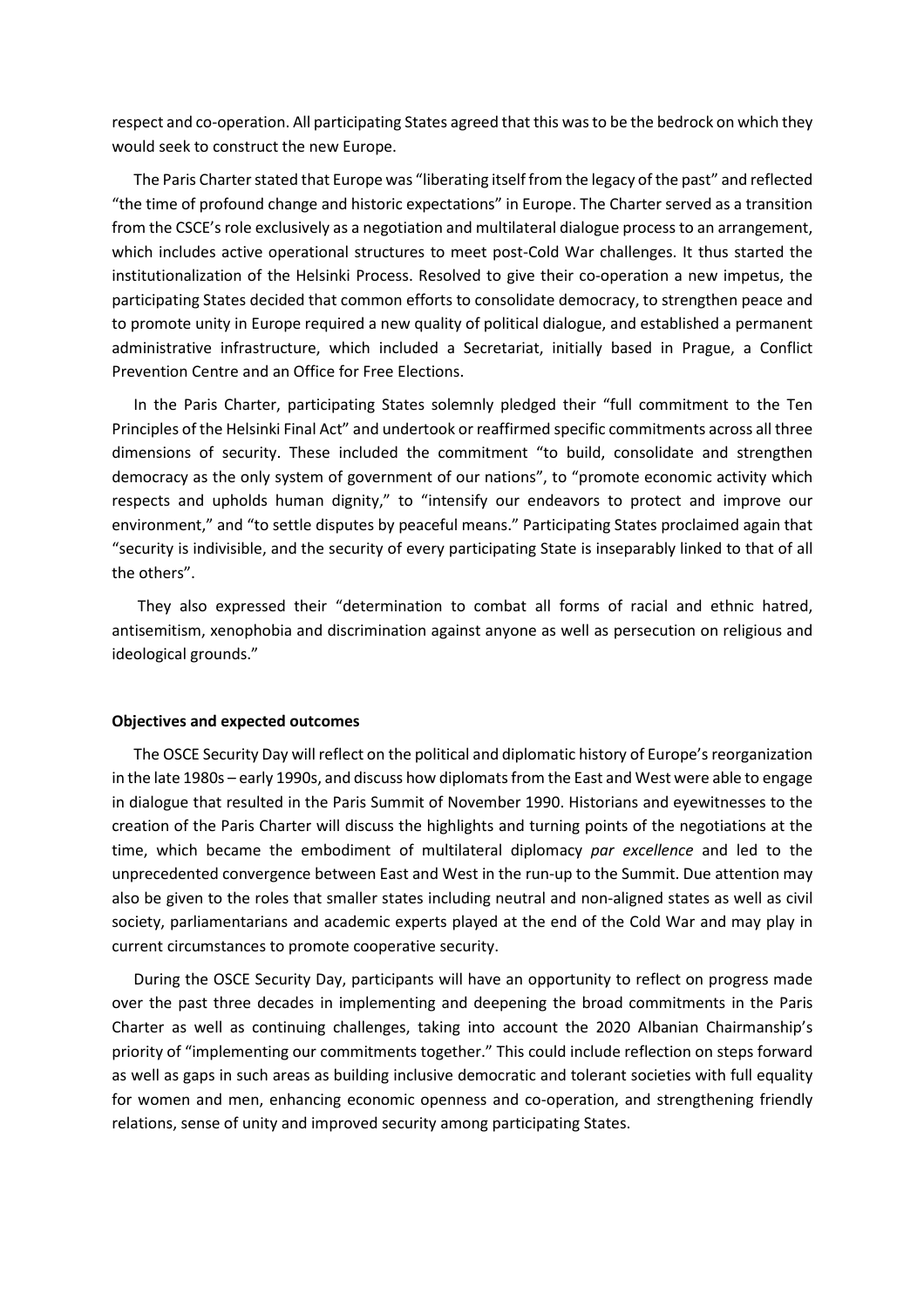Participants may also look at the relevance of historical lessons to addressing today's situation within the OSCE. and how to use them as an inspiration to promote co-operative security in the future and move closer to the realization of a Euro-Atlantic and Eurasian security community as envisioned most recently in the Astana Commemorative Declaration (2010). Participants will be encouraged to engage in a debate on how to overcome the current distrust and mutual suspicions and to return to real cooperative security in Europe.

To that end, discussion will include presentation of the Co-operative Security Initiative led by the Friedrich Ebert Stiftung and GLOBSEC, input from the OSCE Perspectives 20-30 initiative on engaging youth for a safer future, and considerations of current and incoming OSCE Chairs.

### **The Security Day will focus on the following main objectives:**

- 1) Understand the historical context, learn from the negotiations and clear articulation of the Paris Charter to seek ways out of the current stalemate and on to a common vision.
- 2) Identify future perspectives and recommendations on how to increase mutual understanding about different historical interpretations, without focusing only on the historically contested parts, and engage in forward-looking dialogue that may help to recreate trust.
- 3) Consider how the legacy of the Paris Charter is embodied in the institutional framework of the OSCE, focusing on achievements of OSCE structures established through the adoption of the Paris Charter as well as constraints that they face and ways they have evolved to meet new challenges.
- 4) Reflect on the ideas developed by the Cooperative Security Initiative in order to shift momentum in favour of cooperative security and multilateralism in the OSCE area.
- 5) Use the real potential of youth to shape new narratives, drive positive change, and engage actively in peace-building and conflict transformation processes since young people have no memory of the Cold War conflict and no fixed worldview on the tensions from the post-Cold War period.

## **Indicative Agenda and Guiding Questions**

**Session 1: (***Title tbc***) The Paris Charter as an inspiration: Highlights and turning points of the negotiations which lead to the unprecedented convergence between East and West** 

- − What were the highlights and turning points of the negotiations? Which were the windows of opportunities that created the unprecedented convergence between East and West, and what happened to it?
- − What lessons for the current European security discussions could be drawn from good practices in the statecraft and multilateral diplomatic dialogue that produced the Paris Charter in 1990?
- − How can we enhance mutual understanding about different historical interpretations in the future?
- − How did the OSCE evolve since then and what are the achievements?
- − What have been the strengths and weaknesses of the OSCE institutional framework that the participating States began to erect through decisions embodied in the Paris Charter?